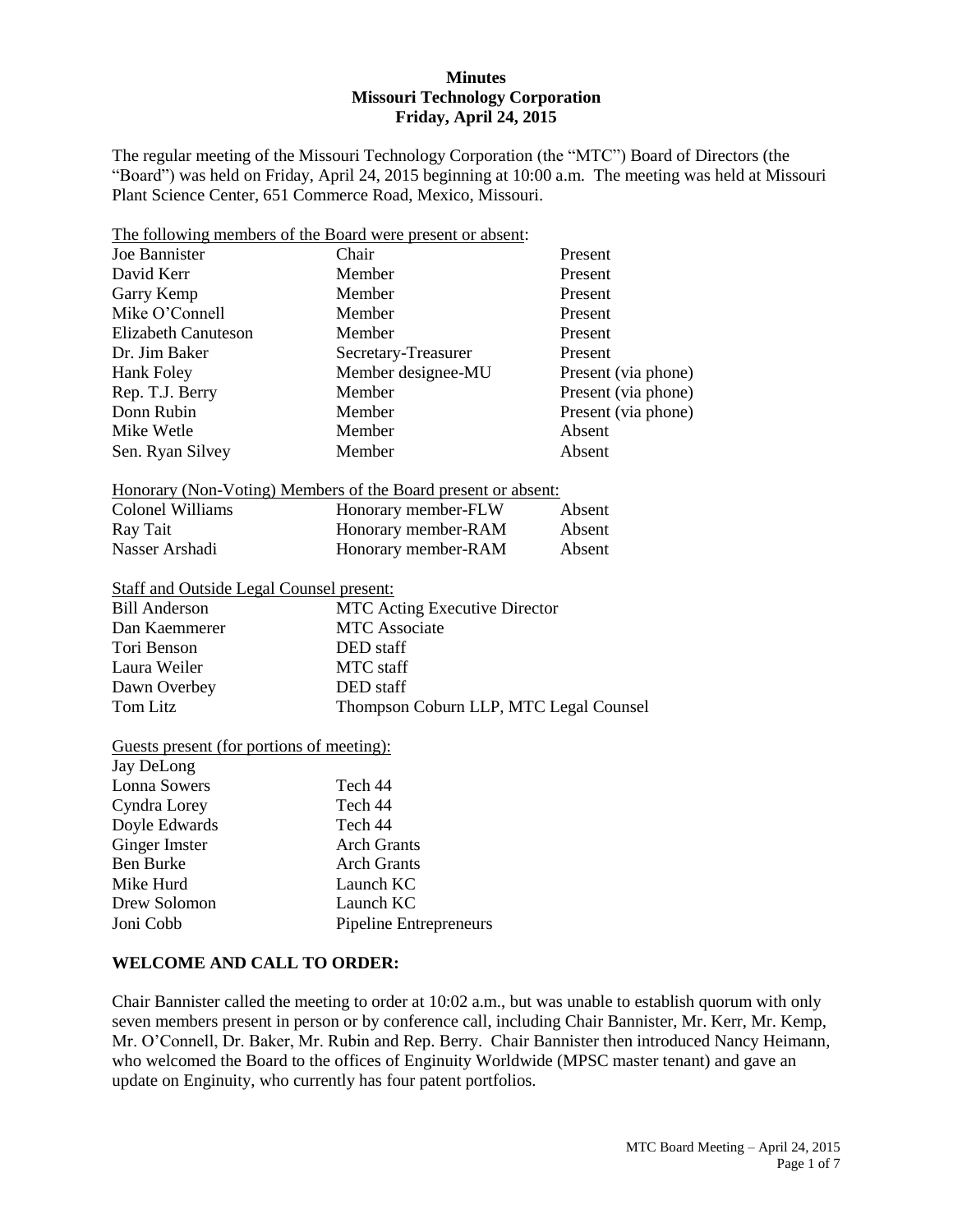## **EXECUTIVE DIRECTOR REPORT:**

Chair Bannister asked Director Anderson to present the MTC Executive Director report. Director Anderson reported that seven IDEA Fund transactions closed since the preceding Board meeting with \$1.1 million disbursed alongside more than \$1.3 million in leveraged capital from other sources. Overall, 81 IDEA Fund financings have closed, totaling \$20.9 million of investments alongside leveraged capital from other sources of more than \$180 million. Director Anderson stated that MTC staff will continue to work toward fulfillment of Board-approved applications for financial assistance. He noted that with the recent Governor's release of funds, MTC can now fully fund planned Innovation Center contracts. Director Anderson then informed the Board that in the FY2016 budget approved by the legislature, MTC's core program funding is \$15.86 million, which represents a \$4.5 million increase. The total approved FY2016 MTC budget is \$18.36 million which represents level funding from FY2015. He noted that BioSTL and Digital Sandbox KC each received their second \$500,000 i6 grant from the US EDA – being the only organizations who have received a second grant. He then reviewed third quarter activities and closed his report by reviewing activities the MTC staff planned to undertake in the fourth quarter.

## **APPROVAL OF MINUTES:**

At this point, Ms. Canuteson (in person) and Dr. Foley (by teleconference) had joined the meeting and, accordingly, a quorum was established. Chair Bannister asked if there were any comments on the draft minutes of the January 30, 2015 Board meeting, which had been distributed to the Board prior to the meeting. There were no comments. On motion by Ms. Canuteson, seconded by Mr. Kemp, the following resolution was unanimously approved by those members present:

**RESOLVED,** the Board hereby approves the minutes of the regular Board meeting held on January 30, 2015, as submitted.

# **EXECUTIVE COMMITTEE REPORT:**

Chair Bannister reported that the Executive Committee met three times during the third quarter. The Executive Committee reviewed and approved transaction documents for several IDEA Fund investments that previously had been approved by the Board. He stated that there currently were two Board vacancies and six members whose terms have expired and are continuing to serve. He encouraged all members to reach out to the community for referrals of qualified individuals to serve on the Board. He also advised anyone wishing to stay on the Board to reapply to the Governor's office.

### **AUDIT AND FINANCE COMMITTEE REPORT:**

Chair Bannister asked Director Anderson to present the Audit and Finance Committee report. Director Anderson discussed a modification to the FY2015 Operating Plan budget, to increase the SSBCI funding of the MTC by \$334,842.30 in respect of a transfer from the Grow MO fund that is not being utilized. After discussion, and on motion by Mr. Kerr, seconded by Dr. Foley, the following resolution was unanimously approved by those members present:

**RESOLVED,** the Board hereby approves the modification to MTC's Fiscal Year 2015 program budget as presented.

Director Anderson then presented the FY2015 Second Quarter Treasurer's Report, which was distributed to the Board prior to the meeting. After discussion, and on motion by Mr. Kerr, seconded by Dr. Baker, the following resolution was unanimously approved by those members present:

**RESOLVED,** the Board hereby approves the 3<sup>rd</sup> Quarter FY2015 Treasurer's Report dated April 9, 2015,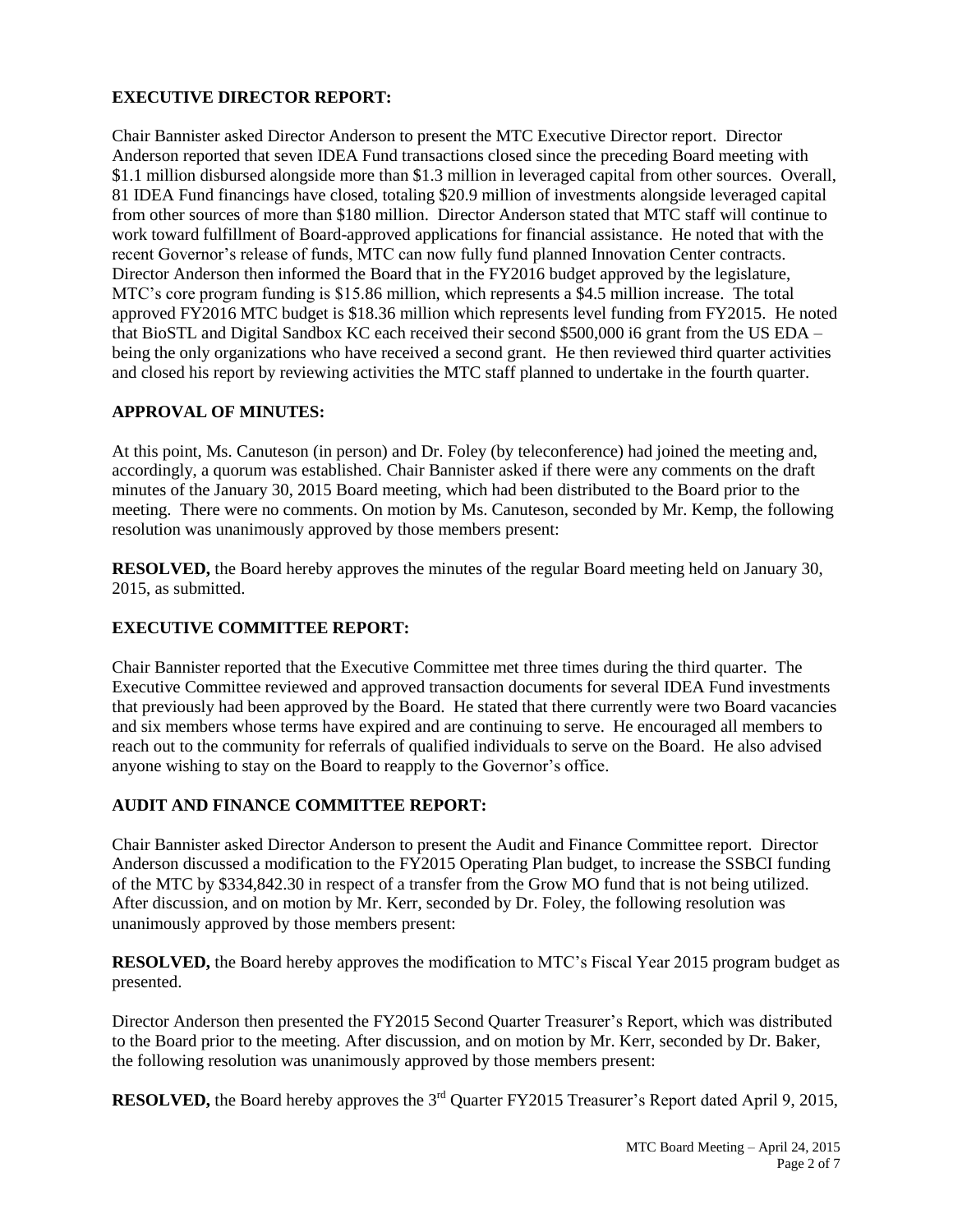as submitted.

# **INVESTMENT COMMITTEE REPORT:**

Chair Bannister called on Mr. Kerr for the Investment Committee report. Mr. Kerr then asked Mr. Kaemmerer to present. Mr. Kaemmerer called the Board's attention to the Investment Committee report which was distributed to the Board prior to the meeting. Mr. Kaemmerer reported the MTC received a total of 30 IDEA Fund Program Round 14 applications requesting more than \$14.9 million of financial assistance in total, as follows: eight Venture Capital Co-Investment (VCCI) applications requesting \$9.3 million; six TechLaunch applications requesting \$550,000; 15 Seed Capital Co-Investment (SEED) applications requesting \$4.5 million; and one High Tech Industrial Expansion (HTIE) application requesting \$500,000. The MTC staff evaluated the applications in accordance with customary practice applying MTC's Investment Guidelines. Fifteen IDEA Fund applications advanced to the Investment Committee for further consideration. Following a day of presentations and in-person applicant interviews on April 10, 2015, the Investment Committee made funding recommendations for three TechLaunch applications, five SEED applications, and five VCCI applications.

## **CLOSED SESSION:**

On motion by Mr. Kerr, seconded by Dr. Baker, the following resolution was approved by the following roll call vote:

**RESOLVED**, the Board hereby approves entering Closed Session at 10:49 a.m. pursuant to Sections 610.021 (1), (12), (14) and (15) RSMo.

| Rep. Berry          | ave | Mr. Kerr          | ave |
|---------------------|-----|-------------------|-----|
| Mr. Rubin           | ave | Ms. Canuteson aye |     |
| Chair Bannister aye |     | Mr. O'Connell aye |     |
| Dr. Baker           | ave | Dr. Foley         | aye |
| Mr. Kemp            | aye |                   |     |

On motion by Dr. Baker, seconded by Mr. Kerr, the following resolution was approved by the following roll call vote:

**RESOLVED,** the Board hereby approves exiting Closed Session at 11:38 a.m.

| Rep. Berry          | aye | Mr. Kerr          | ave |
|---------------------|-----|-------------------|-----|
| Mr. Rubin           | ave | Ms. Canuteson aye |     |
| Chair Bannister aye |     | Mr. O'Connell aye |     |
| Dr. Baker           | ave | Dr. Foley         | aye |
| Mr. Kemp            | aye |                   |     |

Chair Bannister reported that the Board took no action in the Closed Session after a discussion confined to the matters stated above. The Board continued its discussion in Open Session.

### **INVESTMENT COMMITTEE RECOMMENDATIONS:**

On motion by Mr. Kerr, seconded by Mr. Kemp, the following resolution was unanimously approved by those non-recused members present (Dr. Baker and Mr. Rubin recused themselves citing their relationships with the Innovation Centers in Springfield and St. Louis, respectively):

**RESOLVED,** the Board hereby approves the following TechLaunch Program awards, subject to satisfying the ordinary program conditions: TL-2015-14-001 (Dr. Krichevsky-Nitrogenics) in the amount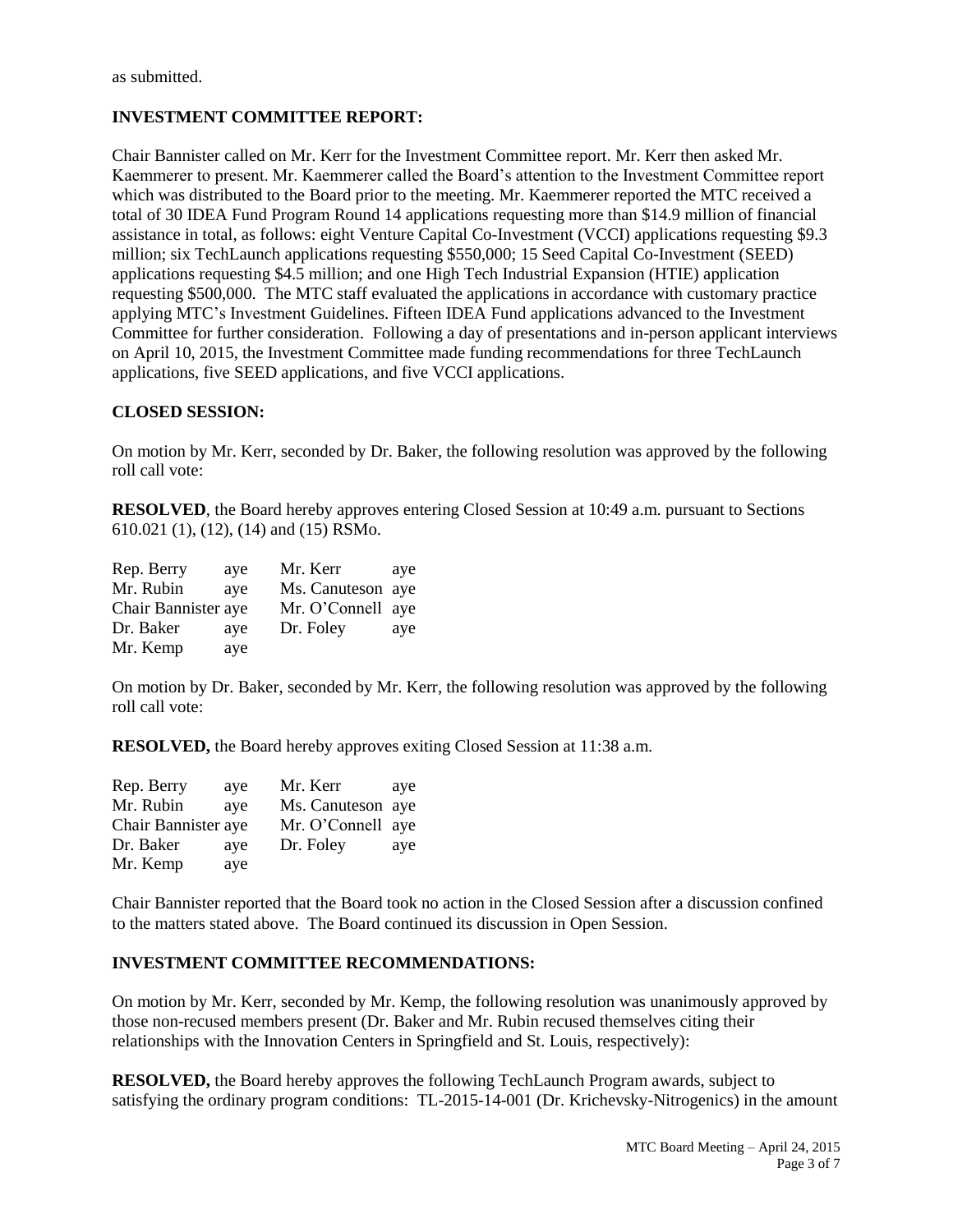of \$50,000; TL-2015-14-003 (Mobility Designed) in the amount of \$85,000; and TL-2015-14-004 (SpaceSculpt) in the amount of \$50,000; and

**FURTHER RESOLVED**, the Board hereby delegates to the MTC Executive Committee full power and authority on behalf of the MTC to complete any remaining due diligence and to negotiate, amend, and approve any and all agreements, documents or instruments and to take such other actions as may be required or desirable in connection with, or in furtherance of such awards; and

**FURTHER RESOLVED**, the Board hereby authorizes the MTC Acting Executive Director on behalf of the MTC to execute and deliver all documents relating to such awards.

On motion by Mr. Kemp, seconded by Mr. Kerr, the following resolution was unanimously approved by those non-recused members present (Dr. Baker and Mr. Rubin recused themselves citing their relationships with the Innovation Centers in Springfield and St. Louis, respectively):

**RESOLVED,** the Board hereby approves the following Seed Capital Co-Investment Program awards, subject to satisfying the ordinary program conditions and, if applicable, other conditions as noted: SEED-2015-14-003 (Nanopore Diagnostics) in the amount of \$300,000; SEED-2015-14-005 (iNOVOTEC Animal Care) in the amount of \$200,000; SEED-2015-14-006 (MedSocket) in the amount of \$250,000; SEED-2015-14-007 (Talariant) in the amount of \$100,000 contingent upon execution of an exclusive manufacturing agreement and working prototype; and SEED-2015-14-010 ( $9<sup>th</sup>$  and Elm) in the amount of \$100,000; and

**FURTHER RESOLVED**, the Board hereby delegates to the MTC Executive Committee full power and authority on behalf of the MTC to complete any remaining due diligence and to negotiate, amend, and approve any and all agreements, documents or instruments and to take such other actions as may be required or desirable in connection with, or in furtherance of such awards; and

**FURTHER RESOLVED**, the Board hereby authorizes the MTC Acting Executive Director on behalf of the MTC to execute and deliver all documents relating to such awards.

On motion by Mr. Kerr, seconded by Ms. Canuteson, the following resolution was unanimously approved by those non-recused members present (Dr. Baker and Mr. Rubin recused themselves citing their relationships with the Innovation Centers in Springfield and St. Louis, respectively):

**RESOLVED,** the Board hereby approves the following Missouri Venture Capital Co-Investment Program awards, subject to satisfying the ordinary program conditions and, if applicable, other conditions as noted: VCCI-2015-14-001 (Acera Surgical) in the amount of \$400,000; VCCI-2015-14-002 (EndoStim) in the amount of \$750,000; VCCI-2015-14-005 (Pulse Therapeutics) in the amount of \$250,000 with contingencies proposed by the Investment Committee as presented to the Board; VCCI-2015-14-006 (Cofactor Genomics) in the amount of \$450,000; and VCCI-2015-14-008 (Girls Ask Guys) in the amount of \$375,000; and

**FURTHER RESOLVED**, the Board hereby delegates to the MTC Executive Committee full power and authority on behalf of the MTC to complete any remaining due diligence and to negotiate, amend, and approve any and all agreements, documents or instruments and to take such other actions as may be required or desirable in connection with, or in furtherance of such awards; and

**FURTHER RESOLVED**, the Board hereby authorizes the MTC Acting Executive Director on behalf of the MTC to execute and deliver all documents relating to such awards.

On motion by Mr. Kerr, seconded by Mr. O'Connell, the following resolution was unanimously approved by those members present: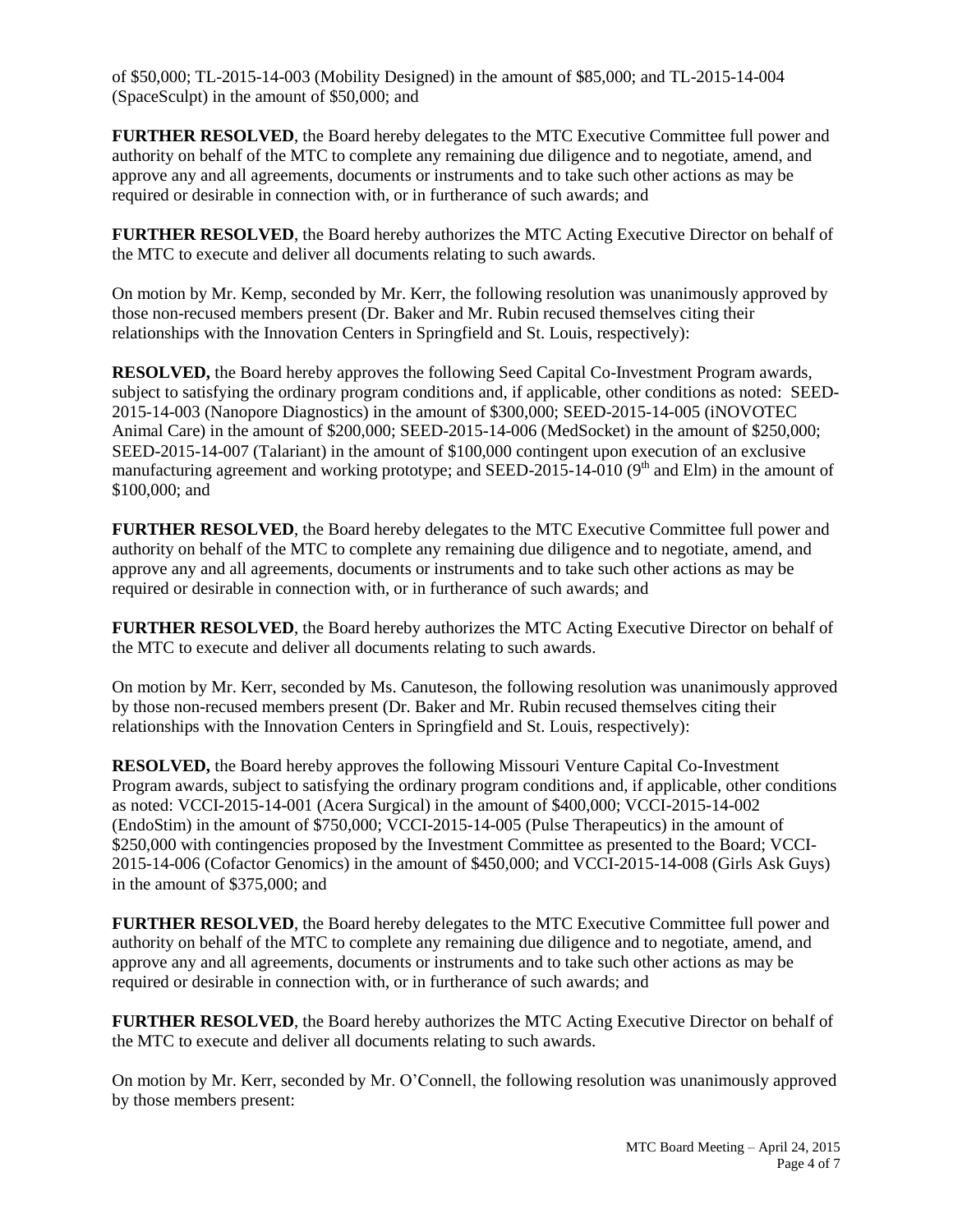**RESOLVED**, the Board hereby rescinds its prior approval to the application for financial assistance under the IDEA Funds program RareWire LLC (SEED-2013-00-001) adopted at its meeting held June 28, 2013; and, accordingly, the reservation of funds for such proposed financing and all prior authorizations related to such application submitted for such proposed financing hereby is revoked and the reserved funds shall be available for other use under the IDEA Funds program.

## **FY15 INNOVATION CENTER FUNDING ALLOCATIONS:**

Director Anderson stated that the recent release of the Governor's withholds will allow for full funding for the Innovation Centers, including performance awards. After some discussion and on motion by Mr. Kerr, seconded by Mr. O'Connell, the following resolutions were unanimously approved by those members present:

**RESOLVED**, the Board hereby approves the following revised FY2015 Innovation Center Allocations: Missouri Enterprise in the amount of \$917,733; Center for Emerging Technologies in the amount of \$600,016; Missouri Innovation Center in the amount of \$374,706; Newman Business Center in the amount of \$249,696; Brush Creek Enterprise Center in the amount of \$254,888; MSU/Springfield Innovation, Inc. in the amount of \$181,801; MO Rural Enterprise and Innovation in the amount of \$112,947; Institute for Industrial and Applied Life Sciences in the amount of \$119,437; Center for Innovation and Entrepreneurship in the amount of \$50,000; and Missouri Research Corporation in the amount of \$57,662; and

**FURTHER RESOLVED**, the Board hereby delegates to the MTC Acting Executive Director full power and authority on behalf of the MTC to negotiate, amend, and approve any and all agreements, documents or instruments and to take such other actions as may be required or desirable in connection with, or in furtherance of such awards; and

**FURTHER RESOLVED**, the Board hereby authorizes the MTC Acting Executive Director on behalf of the MTC to execute and deliver all documents relating to such awards.

# **REQUEST FOR PROPOSAL FOR EARLY STAGE BUSINESS GRANTS:**

Chair Bannister called on Director Anderson to discuss the FY2015 Early Stage Business Grants proposal. The Governor released \$3,500,000 in April but the legislation did not pass, so MTC will allocate funds through a competitive solicitation process for organizations to administer the program. The Board discussed various aspects of the proposal and the solicitation process. After discussion, Director Anderson stated that staff will revise the draft solicitation and distribute it for Board comment. The Board concluded that it was advisable to authorize the Executive Committee to have final approval over the solicitation.

On motion by Mr. Kerr, seconded by Ms. Canuteson, the following resolutions were unanimously approved by those members present:

**RESOLVED,** that the proposed FY2015 Early Stage Business Grants proposal as presented to this meeting be and it hereby is approved in principle;

**FURTHER RESOLVED**, that the MTC staff is hereby directed to circulate a draft solicitation for proposals for organizations interested in administering the program, for review and comment by the Board members and to prepare a revised draft reflecting comments, if any, received from the Board members;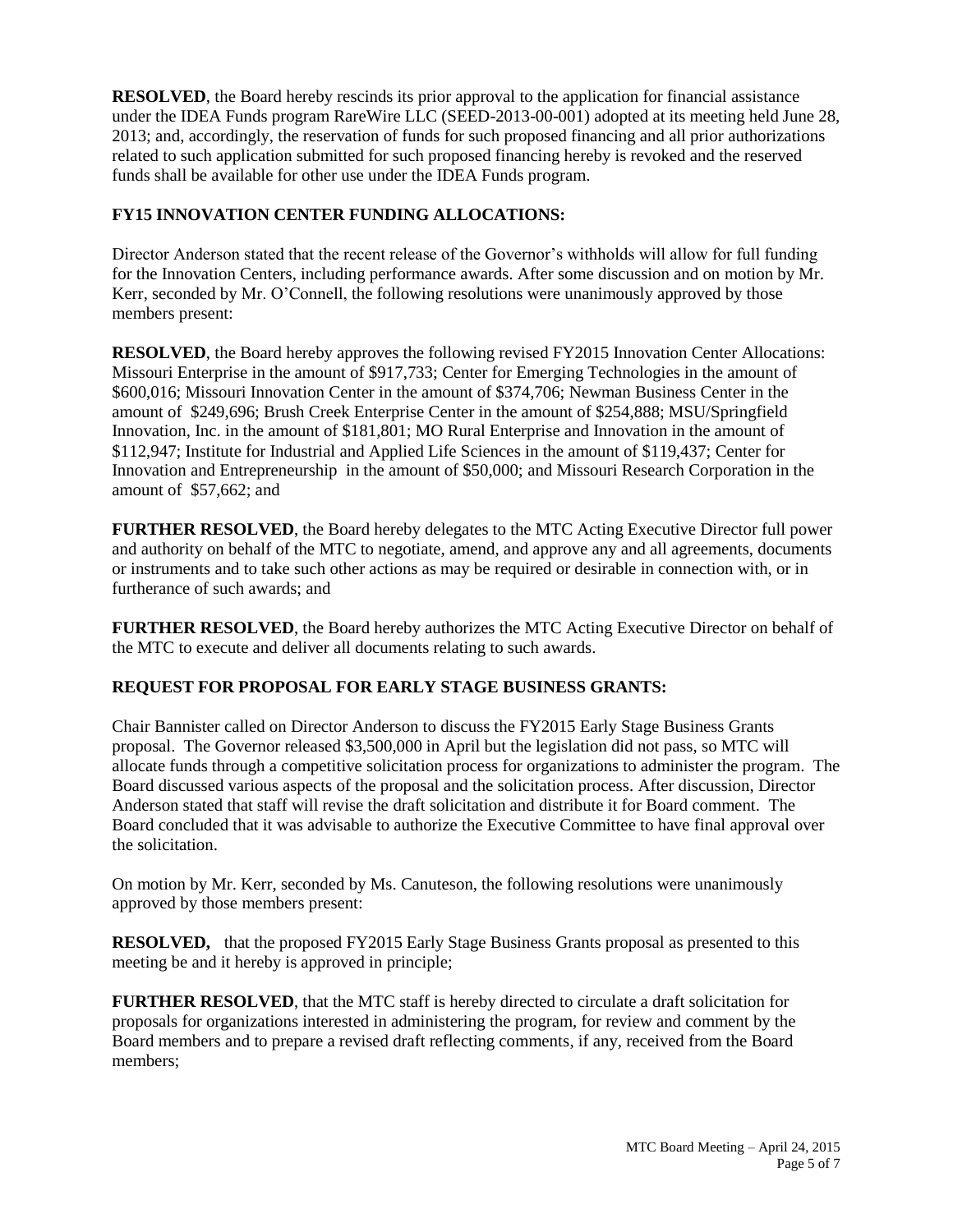**FURTHER RESOLVED**, the Board hereby delegates to the MTC Executive Committee full power and authority on behalf of the MTC to negotiate, amend, and approve any and all agreements, documents or instruments and to take such other actions as may be required or desirable in connection with, or in furtherance of the FY2015 Early Stage Business Grants proposal; and

**FURTHER RESOLVED**, the Board hereby authorizes the MTC Acting Executive Director on behalf of the MTC to execute and deliver all documents relating to such proposal.

## **UPDATE ON EMERGING VENTURE LEADERS SUMMIT:**

Chair Bannister introduced special guest Jay DeLong who spoke about Emerging Venture Leaders Summit, taking place June 30 and July 1 in St. Louis. This annual Summit identifies national leadership in venture capital investing, and provides attendees the chance to network, gain industry insight and share investment opportunities. Information was distributed to members detailing the agenda.

# **UPDATE ON TECH44 CORRIDOR INITIATIVE:**

Chair Bannister introduced special guests Lonna Sowers, Cyndra Lorey and Doyle Edwards to give an update on the Tech 44 Corridor Initiative. Ms. Sowers referred to a study that showed 64% of Missouri's technology and advanced manufacturing companies are located along the I-44 corridor; representing 4,000 companies and 124,00 jobs. She stated that MTC has provided funding to them in the past - \$100,000 over 3 years – and they are grateful for that and have plans to keep the momentum moving forward to bring more jobs in Missouri.

## **UPDATE ON ARCH GRANTS/LAUNCH KC INITIATIVES:**

Chair Bannister introduced special guests Ginger Imster, Ben Burke, Mike Hurd and Drew Solomon to give an update on Arch Grants and Launch KC. Ms. Imster and Mr. Burke gave an overview of the Arch Grants Program, a nonprofit organization that accelerates economic development and community revitalization by providing equity-free grants and pro bono support services to entrepreneurs willing to locate their early-stage business in St. Louis. They also spoke on the global startup competition, which retains and attracts the most innovative entrepreneurs to the St. Louis region. Mr. Hurd and Mr. Solomon spoke on the Launch KC initiative, a national grants competition that awards grants to early stage entrepreneurs and their tech ventures. They noted that TechWeek is coming to Kansas City in September 2015, where the final selection of grant recipients will take place.

### **UPDATE ON PIPELINE:**

Chair Bannister introduced special guest Joni Cobb to give an update on Pipeline Entrepreneurs. Pipeline connects new entrepreneurs to global resources through a business leadership development model. Once through the year-long program, Pipeline Entrepreneurs are ready to create jobs, invest in their communities and mentor the next generation.

### **FY2016 OPERATING PLAN:**

There was a brief discussion held on the FY2016 Operating Plan. Chair Bannister sought thoughts from the Board on funding allocations.

### **NEW BUSINESS:**

Chair Bannister stated that the next Board meeting has been set for June 19, 2015 at the eFactory in Springfield, MO.